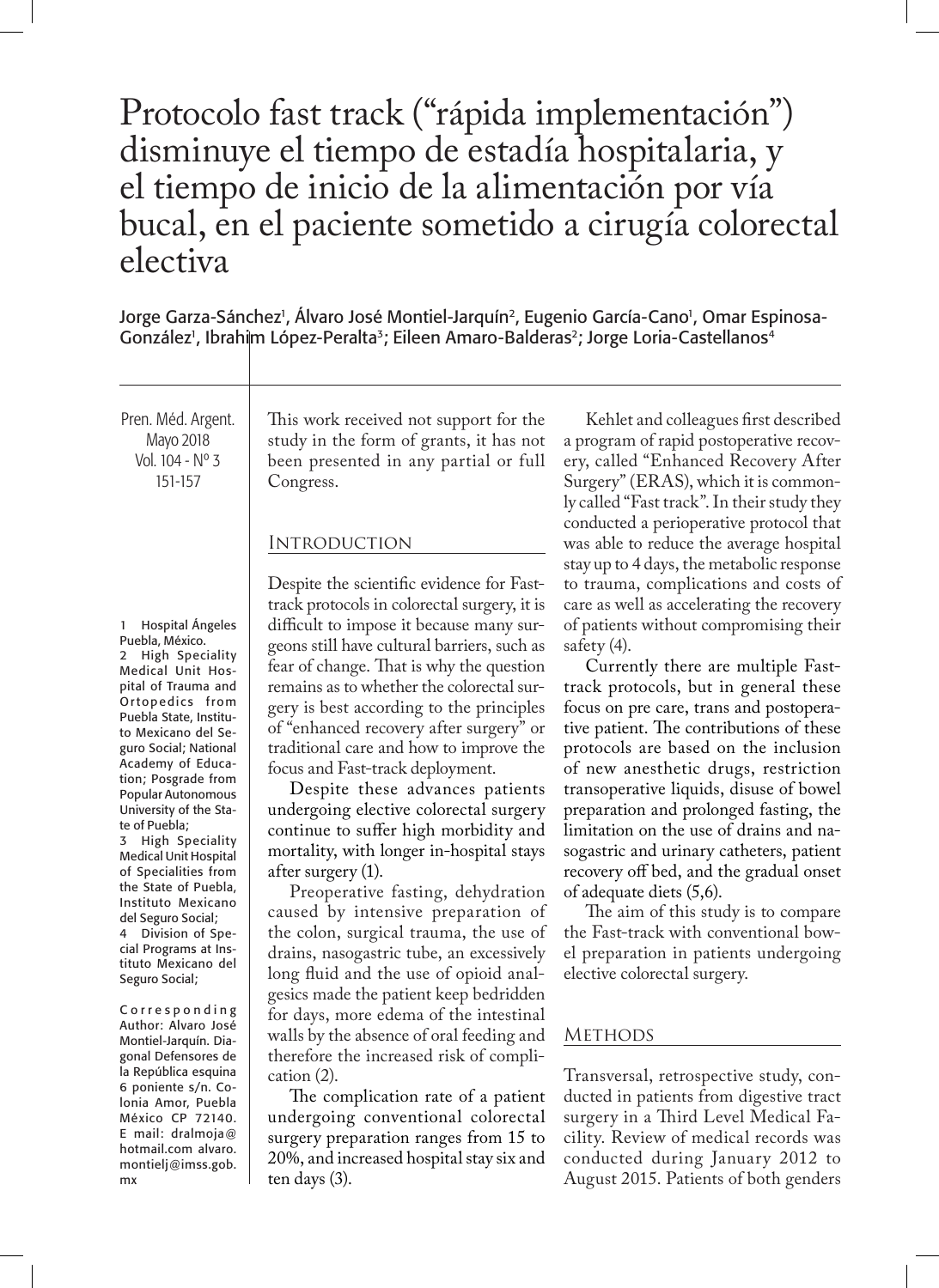were included under the ASA I, II and III classification, who underwent elective colorectal surgery (left colectomy) for benign disease that included polyposis, diverticular disease, inflammatory diseases of the colon, megacolon, an anastomosis, by open approach. Diabetic patients and patients who had some kind of stoma before surgery were excluded.

A total of 86 patients divided into two groups of 43 patients each were included.

## **Group A: conventional care group (GCC).**

They were given routine information on colorectal surgery. Patients were admitted the day before surgery, were managed with diet without waste and liquid from 48 hours before surgery, and suspension orally eight hours before surgery; bowel preparation was performed with polyethylene glycol and 3 bulking enemas administered every 4 hours before surgery, 4 mg of ondansetron was administered. All the patients were managed with balanced general anesthesia, placed nasogastric tube which was withdrawn when restarting peristalsis with channeling at least one gas from the rectum, transurethral catheter type Foley continued until the removal of IV solutions. The onset was orally at the time of restoration of peristalsis, mobilization of patients was according to the surgeon's discretion, analgesia was given with NSAIDs metamizol type and intravenous ketorolac. Antibiotics agreed to the surgeon's discretion.

## **Group B: Fast-track group (GFT).**

Patients were informed about the procedure carried out for surgery: German Quality Assurance Program Fast-track II: Preoperative = informed consent, without bowel preparation, intravenous fluids 2 hours before surgery, with ondansetron antiemetic prophylaxis, dexamethasone 4 mg and 8 mg intravenous, preoperative analgesia; Intraoperative = total intravenous anesthesia with high epidural T6 - T8, fluid restriction to 3000 ml. The incision was average, was used transverse when possible. Removal of the nasogastric tube was at the end of anesthesia and placed intracavity drains. Analgesia was initiated with NSAIDs 20 minutes before the end of anesthesia; postoperative = the first day of surgery nonopioid analgesic used, postoperative liquids were limited to 500 ml. It began with clear liquid diet at 6 hours up to 1500 ml. 500 ml intravenous colloids were administered if they had orthostatic changes, ambulation started as soon as possible and stitches were removed after 8 days after surgery (7,8).

Hospital discharge criteria were: soft diet tolerance, channeling of gases through rectum, pain controled by oral analgesics and acceptance of the registration.

The variables included were age, gender, weight, height, starting orally feeding in hours, days of hospital stay, channeling gases by rectum, procedural complications by itself, reoperations, patient status at discharge and mortality per month.

Statistical analysis: descriptive statistics were used, frequencies for qualitative variables, for ordinal average and standard deviation. The association was demonstrated with X2 for qualitative variables, Student t test for quantitative variables.

## **RESULTS**

There were a total of 86 patients, 43 (50%) in group A (GCC) and 43 (50%) in group B (GFT).

In group A, a frequency of 29 males (67.4%) and 14 females (32.6%) was observed, while the B group showed a frequency of 23 males 23 (53.5%) and 20 females (46.5%).

V.104/Nº3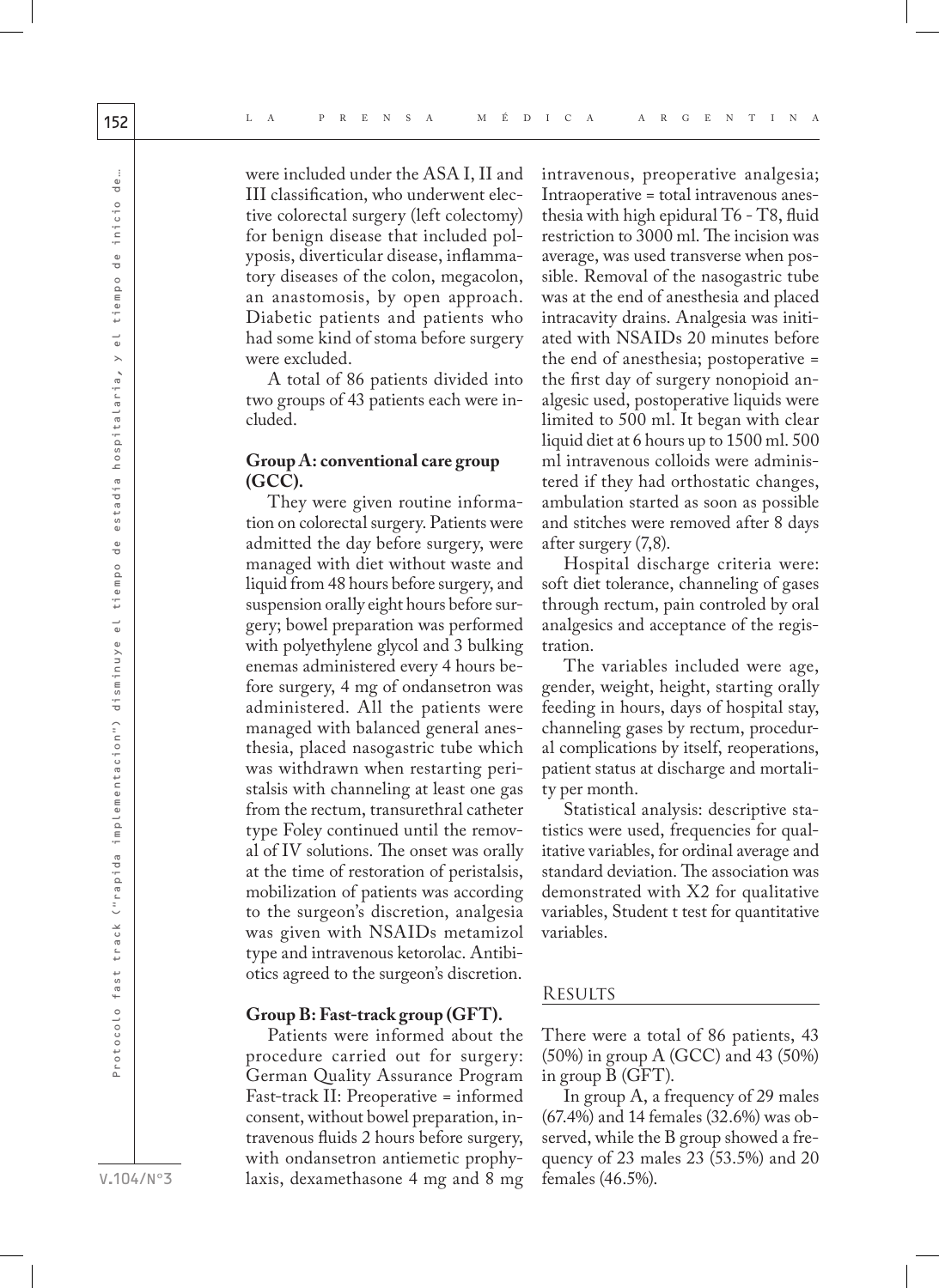The average age was 58.93 + 16.88 for GCC and the GFT 58.34 + 14.79 years without statistically significant difference ( $p = 0.867$ ); the average weight for the GCC was 67 + 12.23 kg and 69.14 + 13.46 GFT Kg no significant difference ( $p = 0.482$ ); the average size for the GCC group was 163.02 + 7.99 cm and the GFT 160.93 + 09.03 cm without statistically significant difference, p = 0.283. Between both groups of patients, there were statistically significant differences between the onset of oral and hospital stay days,  $p = 0.000$  for both differences. (Table 1)

At 24 hours post surgery pain measurement by the VAS scale in the GCC was 3.42 + 1.139 and 2.86 + TFG 0941  $of, p = 0.001$ .

In the GCC (n = 43), 28 (65.1%) had no complications, 15 (34.9%) had the following complications: 5 (11.6%) wound dehiscence, 4 (9.3%) eventration, 2 (4.7%) bleeding with ileus, 2 (4.7%) postoperative ileus and 2 (4.7%) enterocutaneous fistulas. Rehospitalization rate due directly derived from surgery was 34.88% for this group.

In GFT (n = 43), 33 (76.7%) had no complications, 10 (23.3%) had the following complications: 3 (7%) bleeding, 3 (7%) seroma, 1 (2.3%) anastomosis dehiscence 1 (2.3%) pulmonary thromboembolism, 1 (2.3%) abscess and 1 (2.3%) enterocutaneous fistula, no statistically significant differences between groups  $p = 0.723, X2$ . Rehospitalization rate due directly derived from surgery was 23.25% for this group.

As for reoperation in the GCC (n  $=$  43), they were carried out 11 (25.6%) reoperations: 7 (16.3%) surgical toilets with closure wall, two (4.7%) laparotomy with hemostasis and 2 (4.7 %) restoration of intestinal transit; while the GFT (n = 43), 4 (9.3%) had some form of reoperation. Reoperations performed in this group were: 1 (2.3%) surgical toilet and wall closure, 1 (2.3%) left hemicolectomy, 1 (2.3%) remodeling

colostomy and 1 (2.3%) placing of a Bogota bag without statistically significant difference,  $p > 0.05$ ,  $X2$ .

Complications presented in both patient groups according to the classification of Dindo-Clavien are shown in the following table. (Table 2)

There were no statistically significant differences between complications and reoperations performed in both groups, p> 0.05, X2. (Table 3)

There was also no statistically significant differences between time to first flatus channeling in both groups, p> 0.05. (Table 4)

There were no deaths in both groups of patients.

#### Discussion

At present times, the main goals of surgery are the effectiveness and safety, as well as some situations that are changing fast-pacely. The Fast-Track concept is based on principles of evidence-based medicine, surgical stress reduction and pain management, affecting the course of the patient, their environment preoperatively, intraoperatively and throughout the subsequent evolution. Kehlet proposed a multimodal program that must surgeons, anesthetists, physiotherapists, and nurses participate as a teamwork in order to improve recovery of surgical patients and reduce complications (9), although to date it is unknown which aspect of the Fast-track is favoring a greater degree with the best course of patients with colorectal surgery (10).

With respect to age, weight and height of patients, there were not statistically significant differences for both groups of patients included (p> 0.05).

The average age of patients was 58.93 for the GCC and 58.34 for GFT. These average ages are lower than described by some authors that reported an average of 66 and 68.7 years for patients with Fast-track (9.10).

V.104/Nº3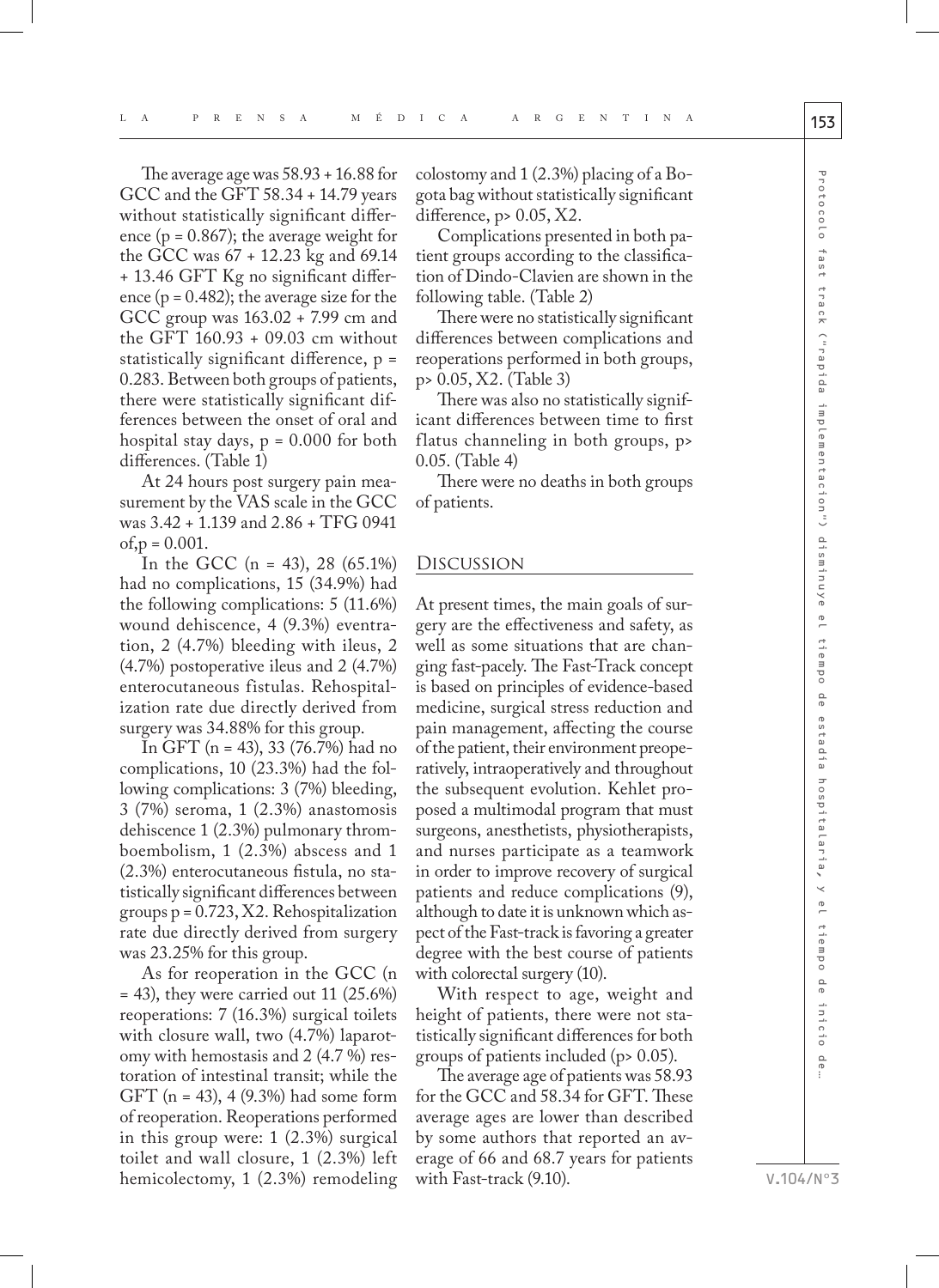# TABLES

**Table 1:** Test samples related, mean difference between both GCC and GFT groups for age, weight, height, onset of oral feeding and days of hospital stay.

| Media                                                                       |                  | t        | р     |
|-----------------------------------------------------------------------------|------------------|----------|-------|
| Age - Age<br>Weight-Weight<br>Height - Height<br>Beginning PO<br><b>HSL</b> | 58.93<br>58.34   | 0.168    | 0.867 |
|                                                                             | 67.00<br>69.14   | $-0,709$ | 0.482 |
|                                                                             | 163.02<br>160.93 | 1,087    | 0.283 |
|                                                                             | 124.83<br>27.86  | 9,223    | 0,000 |
|                                                                             | 17.27<br>5.67    | 3,988    | 0,000 |

Abbreviations:

Age in years, weight in kilograms, height in centimeters, beginning PO =start of oral feeding (hours),  $HSL =$  hospital stay length,  $t = t$  statistics, p= probability.

**Table 2:** Complications presented according to Dindo-Clavien classification

|             |            | Dindo-Clavien classification<br>(Grade) |   |   |    |  | <b>Total</b> |
|-------------|------------|-----------------------------------------|---|---|----|--|--------------|
|             |            |                                         | Π | Ш | IV |  |              |
| Group       | GCC        | 0                                       | 9 | 6 | 0  |  |              |
|             | <b>GFT</b> | 0                                       | 5 | 5 | 0  |  | 15           |
| $=$ Group a |            |                                         |   |   |    |  |              |

Abbreviations:

GCC = conventional surgery group, GFT = Fast-Track group.

## **Table 3:** Complications presented in both patient groups (Chi square).

|       |                          | GFT                      |               |              |      |  |
|-------|--------------------------|--------------------------|---------------|--------------|------|--|
|       |                          | Without<br>complications | complications | <b>Total</b> | p    |  |
|       |                          |                          |               |              |      |  |
| GCC   | Without<br>complications | twenty                   |               | 28           |      |  |
|       | complications            | 13                       |               | fifteen      | 0260 |  |
| Total |                          | 33                       |               | 43           |      |  |

Abbreviations:

GCC = conventional surgery group, GFT = Fast-Track group, p = probability

**Table 4:** Reinterventions presented in both patient groups (Chi square).

|      |                   | No reoperations | with reoperation | Total  |       |  |
|------|-------------------|-----------------|------------------|--------|-------|--|
| GCC  | No reoperations   | 28              |                  |        |       |  |
|      | with reoperations | eleven          |                  | eleven | 0.218 |  |
| otal |                   | 39              |                  |        |       |  |

Abbreviations: GCC = conventional surgery group, GFT = Fast-Track group, p = probability.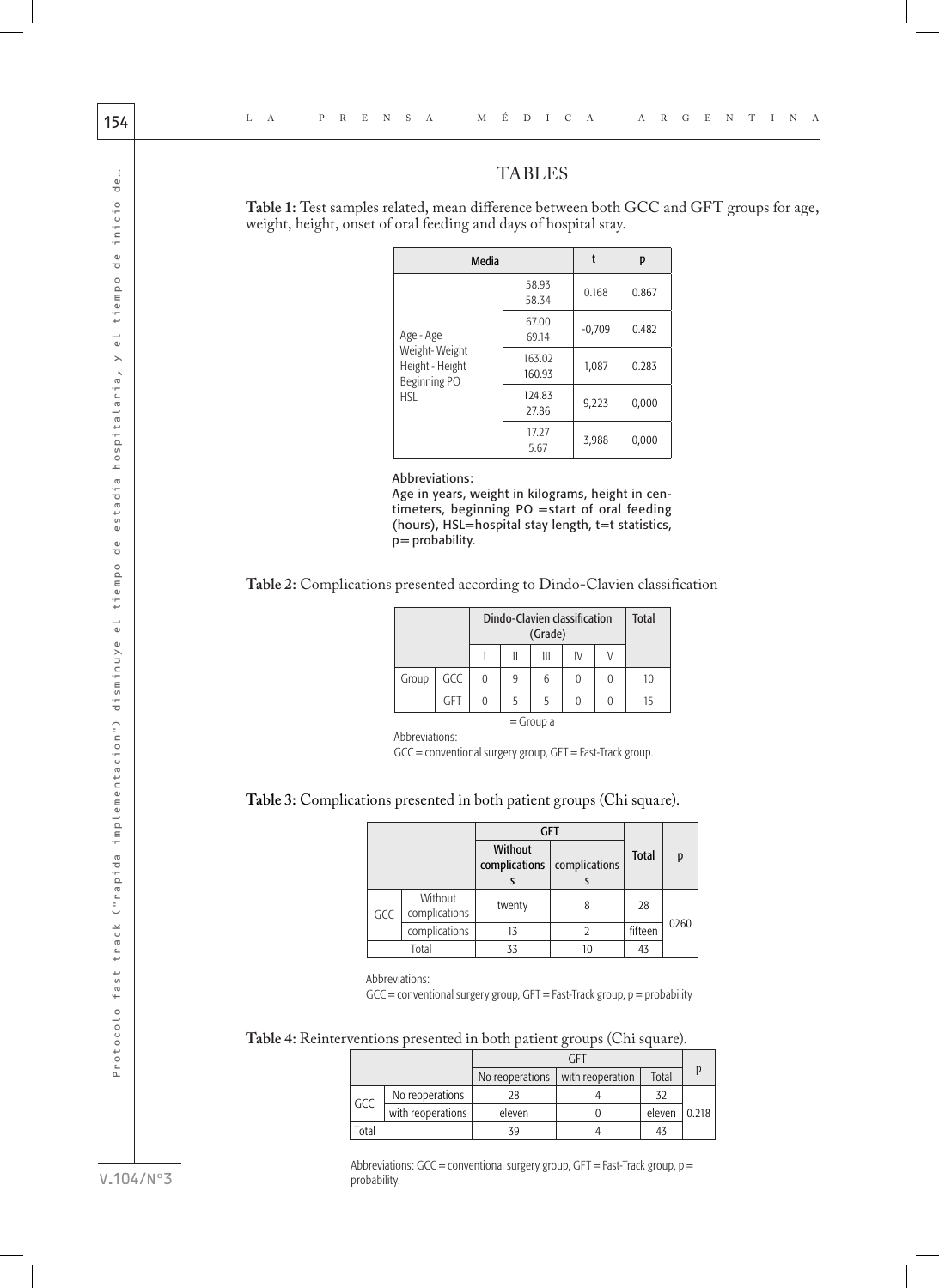With respect to thr preoperative score of the American Society of Anesthesiologists (ASA) grades I, II and III were included, because these patients can be brought safely to elective colorectal surgery (10). In recent years it has been challenged the traditional management of patients undergoing colorectal surgery due to better understanding of physiological, biochemical and intensive care aspects. Thus the basic pathogenesis for the development of postoperative morbidity is given by complications arising from anesthesia, the surgical technique, response to surgical stress which induces an increase in demand for endocrine organ systems and biochemical changes (5,10, 11,12,13).

The average onset time of the oral feeding (in hours) was much lower in the GFT compared with GCC, with statistically significant differences p = 0.000. We should take into consideration that all hospitalized patients with prolonged fasting show discomfort, which could be resolved with the GFT.

The average hospital stay for the GFT was 5.67 days, similar to that reported by L. Espindo who mentions that 93% of patients with colorectal surgery handled by Fast-track had a hospital stay between 4 and 5 days (10). Basse et al compared a traditional protocol against one Fast-track which included 260 consecutive patients operated for colorectal surgery and concluded that the time to first defecation time, hospital stay length, and morbidity were significantly reduced with the Fast-track, protocol, with no statistically significant differences in the rate of rehospitalization (14,15).

In this series the average VAS assessment of pain at the GFT was 2.86 + 0.941 to 24 hours of patients visited after surgery. This evaluation is slightly higher than that presented by Espindo L, who refers to average less than 2 VAS pain during hospitalization of patients with colorectal pathology op-

erated with Fast-track. Also a fact that is worth mentioning is that in this series the differences between pain presented in the GCC and GFT are significant p  $= 0.001.$ 

Concerning the complications of surgery presented by the patients, there were no statistically significant differences between groups p = 0.260. According to Dindo-Clavien classification, all the complications of patients in both groups were in grades II and III. The complications of surgery were GFT in 23.25% of patients, higher than that presented by Espindo L (17.5%) for patients undergoing colorectal surgery Fast Track. Other authors conclude that Fast-track protocols for colorectal surgery are safe, do not increase mortality or rehospitalization rates but refer the need for more evidence (14,15,16).

As for reoperated patients, these were higher in the GCC (25.6%) compared to the GFT (9.3%), but with no statistically significant difference (p = 0.218). Some authors report the same or similar percentages in reoperations in patients undergoing colorectal surgery with Fast Track (9,17,18,19,20).

Currently the consensus on the management of colorectal surgery is leaning toward using Fast-track protocols, but when complications occur in patients, they can be as severe as patients with conventional management protocols. For best results, it is required the preparation of the multidisciplinary team (anesthesia, nursing, surgeons) involved in the care of patients with colorectal disease operated with Fast-track protocols, making a greater adherence to the guidelines and prospective studies to compare these groups of patients with the same surgical procedures.

## **REFERENCIAS**

1. Bona S, Molteni M, Rosati R, Elmore U, P Bagnoli, Monzani R, o<br>O

estadía hospitalaria,

y el tiempo de inicio

 $\frac{1}{\sigma}$ 

V.104/Nº3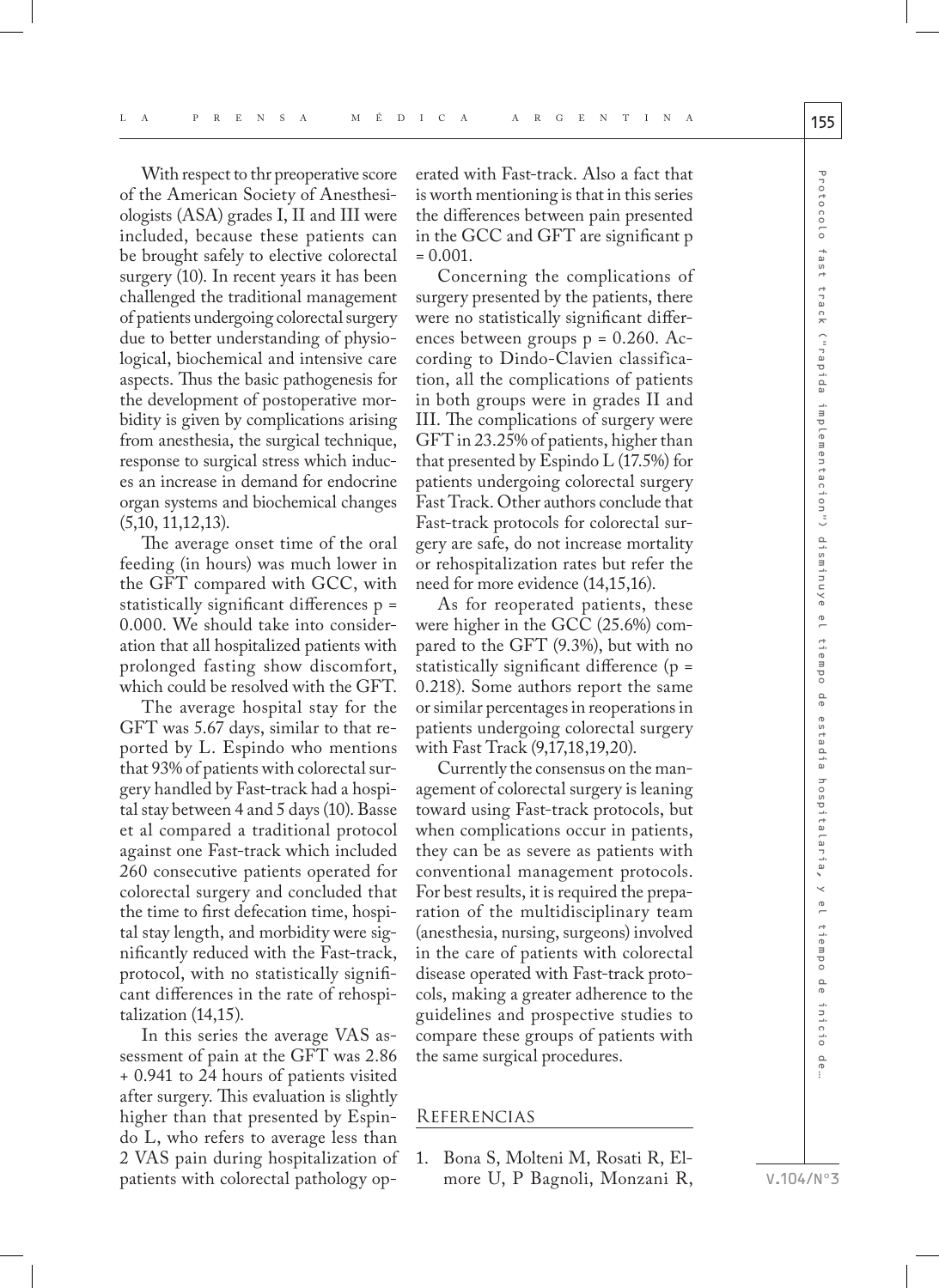et. al. Introducing an enhanced recovery program after surgery in colorectal surgery: A single center experience. World J Gastroenterol. 2014; 20: 17578-17587.

- 2. Caravaca MCohen ME, Bilimoria KY, Ko CY, Richards K, Hall BL. Variability in length of stay after co lorectal surgery: assessment of 182 hospitals in the National Surgical Quality Improvement Program. Ann Surg 2009; 250: 901-907.
- 3. Ruiz-Rabelo JF, Monjero-Ares I, Torregrosa-Gallud A, Delgado-Plascencia L, Cuesta MA. Multimodal rehabilitation programs (Fast - track) in laparoscopic colo rectal surgery. Cir Esp 2006; 80:. 361-368. doi: 10.1016 / S0009- 739X (06) 70988-5
- 4. Gouvas N, Tan E, Windsor A, Xy nos E, PP Tekkis. Fast Track versus standard care in colorectal surgery: a meta analysis update. Int J Colo rectal Dis. 2009; 24: 1119 1131. doi: 10.1007 / s00384-009-0703-5.
- 5. Kehlet H, Wilmore DW. Multi modal Strategies to Improve surgi cal outcome. Am J Surg. 2002; 183: 630-641.
- 6. Wanden-Berghe C, Sanz-Valero J, Arroyo-Sebastian A, Cheikh-Moussa K, Moya-Forcen P. Effects of nutritional intervention in the fast-track programs in colorectal surgery: a systematic review. Nutr Hosp. 2016; 33: 983-1000.
- 7. Polle SW, Wind J, Führing JW, Hofland J, Gouma DJ, Bemelman WA. Implementation of a fast track perioperative care program: what are the dificulties? Dig Surg. 2007; 24: 441-449.
- 8. Braumann C, Guenther N, P Wendling, Engemann R, Germer CT, Probst W, et.al. Perioperati ve Multimodal Rehabilitation in Elective Resection of Colonic Can cer Conventional: Results from the German Multicenter Quality As -

surance Program Fast Track II. Dig Surg. 2009; 26: 123-129.

- 9. R. Espinoza Navigating towards a model of Fast-Track Surgery. Rev Chil Cir. 2010; 62: 219-220.
- 10. They were-Collazo F, Garcia-Alonso M, Sanz R-Lopez, Sanz-Ortega G, Ortega-Lopez M, Zuloaga Well J, Et. to the. Results of the implementation of a fast-track protocol in a unit colorectal surgery: a comparative study. Cir Esp. 2012; 90:. 434-439.
- 11. Espíndola L. Colon surgery open with "Fast Track" or acceleratedrecovery. Rev Chil Cir. 2009; 61: 158-167.
- 12. Kehlet H, Wilmore DW. Evidence based Surgical Care and the Evo lution of Fast Track Surgery. Ann Surg. 2008; 248: 189-198.
- 13. Kehlet H. Fast track colorectal sur gery. Lancet. 2006; 371: 791-793
- 14. Jakobsen DH, Sonne E, J Andrea sen, Kehlet H. Convalescence after colonic With fast-track surgery vs conventional care. Colorectal Dis. 2006; 8 (8), 683-687.
- 15. Basse L,JE Thorbøl, Lossl KKehlet H. Colonic accelerated rehabilita tion or surgery With conventional care. Dis Colon Rectum. 2004; 47: 271-277.
- 16. Wind J, Polle SW, Jin Kon Fung PH, CH DeJong, von Meyenfeldt MF, et al. Systematic review of En hanced Recovery Programs in co lonic surgery. Br J Surg. 2006; 93: 800-809.
- 17. Zargar-Shoshtari K, Connolly AB, Israel LH, Hill AG. Fast track re duces complications following sur gery May major colonic surgery. Dis Colon Rectum. 2008; 51: 1633- 1640.
- 18. Slim K, Vicaut E, Launay-Savary MV, C Contant, J. Chipponi Up dated systematic review and metaanalysis of randomized clinical trials on the role of mechanical

 $\frac{e}{\sigma}$ 

inicio

 $\frac{1}{\sigma}$ 

tiempo

 $\frac{1}{\omega}$  $\overline{\phantom{0}}$ 

hospitalaria,

estadia

 $\frac{1}{\sqrt{2}}$ 

tiempo

Protocolo fast track ("rapida implementacion") disminuye el tiempo de estadía hospitalaria, y el tiempo de inicio de…

 $\frac{1}{\omega}$ 

disminuye

Protocolo fast track ("rapida implementacion")